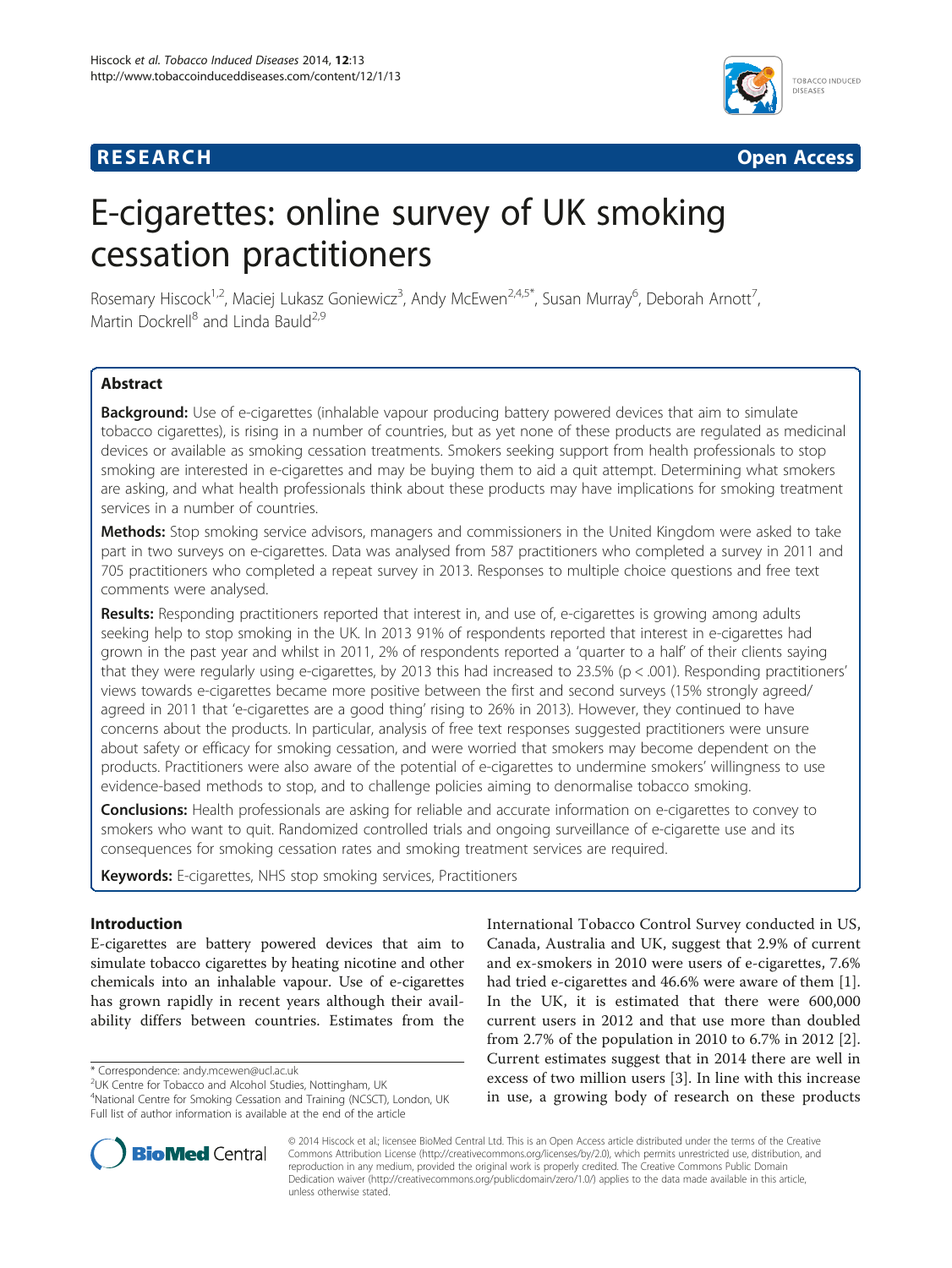exists, but some types of evidence on their safety and efficacy for smoking cessation remain limited [[4-6\]](#page-8-0).

E-cigarettes usually provide nicotine and potentially act as a behavioural replacement for smoking [\[7,8](#page-8-0)]. Although they usually deliver less nicotine than cigarettes, they have been found to alleviate craving and cigarette withdrawal symptoms [\[9-11\]](#page-8-0). Several surveys report that e-cigarette users consider the product a satisfactory replacement for cigarettes and an effective stop-smoking treatment [\[12](#page-8-0)-[15](#page-8-0)]. It is therefore not surprising that health professionals who support smokers to stop are being asked to provide information on e-cigarettes [\[16\]](#page-8-0). However, no country has yet licensed e-cigarettes as medicines and they are not available anywhere on prescription [\[17-19](#page-8-0)].

In the UK, the Medicines Healthcare Regulatory Agency (MHRA) announced in June 2013 that e-cigarettes manufacturers would be required to seek a medicinal license if their products contained nicotine and were intended to act as a cessation aid from 2016 [[20](#page-8-0)]. However, this decision was to be linked to European legislation (the EU Tobacco Products Directive) and this legislation now looks likely to permit many e-cigarettes to continue to be sold as consumer products in Europe although manufacturers will need to provide better quality information on safety and quality [\[21](#page-8-0)].

In the UK, a small proportion of smokers are willing to access the UK national Stop Smoking Service (SSS) for help with their quit attempt (around 5% of those making a quit attempt with pharmacological or behavioural support) but this still amounts to over 700,000 clients each year [\[22,23\]](#page-8-0). Other surveys have looked at how SSS are responding to the increased use of ecigarettes and have found that the use of e-cigarettes by clients of SSS is common, but that there is little or no systematic recording of their use [[16\]](#page-8-0).

SSS clients and staff are an important group to study for a number of reasons. First a growing number of countries around the world are offering smoking cessation services [[24](#page-8-0)] and clients and staff in some of these other countries may have similar questions about e-cigarettes. Such staff are credible sources of information for smokers and are trained to accurately describe stop smoking medications to clients [\[25\]](#page-8-0), thus any concerns they have over answering clients' queries about a new product should be addressed. Secondly smokers attending the UK services have a greater chance of quitting than smokers attempting to stop by using medication or willpower alone [\[26](#page-8-0)], and the reported experience of smokers already willing to use effective cessation aids regarding e-cigarettes may be particularly valuable. Finally, the views of service staff on e-cigarettes can be useful for policy makers in considering how these products may impact upon the services and medication currently provided by SSS and whether e-cigarettes may or may not have a place in tobacco harm reduction, as staff could be tasked with implementing new policies on e-cigarettes in the future.

This study's objective was to explore the extent to which smokers seeking help to stop smoking with the SSS were asking about e-cigarettes, the reported usage of e-cigarettes by clients, the concerns clients presented about e-cigarettes and what the views of practitioners were regarding these products. Within the study there is a primary source of information – practitioners' opinions of e-cigarettes, and also a secondary source of information – practitioners' reports of their clients' experience of e-cigarettes.

Two cross-sectional surveys were conducted in 2011 and 2013 with smoking cessation practitioners working in a SSS. This was a period when national and European policy on e-cigarettes was gradually developing and so an important interval within which to track any changes over time. The surveys were designed to assess the following:

- whether queries about and use of e-cigarettes changed between the two surveys,
- what types of queries were being received in 2011 and 2013,
- the extent to which practitioners perceived e-cigarettes as a positive or negative development and whether this changed over time,
- needs for more research and guidance and the assessment of current guidance.

## Methods

#### Setting and procedures

In 2011 the authors developed a short questionnaire on e-cigarettes for SSS practitioners, following a discussion on the topic at a national conference. The questionnaire was piloted with two practitioners and then developed into an online survey using Bristol Online Surveys [\[27](#page-8-0)]. In June 2011 a link to this survey was sent by the National Centre for Smoking Cessation and Training (NCSCT), the main body for cessation training in England, to all SSS practitioners registered with them. These practitioners were staff engaged in supporting smokers to stop or managing staff who supported smokers to stop (generally employed by specialist stop smoking services, GP practices and pharmacies). Responses were received between June and August 2011, with one reminder issued in July. In June 2013, the survey was reviewed and slightly revised by the study team with a view to assessing any changes in opinions amongst practitioners in the intervening period. A link to this second survey was sent to practitioners on the same list and responses were received in July 2013, with no reminders required as the volume of responses received was large. The surveys took less than five minutes to complete. As it was voluntary, reviewed current service provision and the contact list was held by a national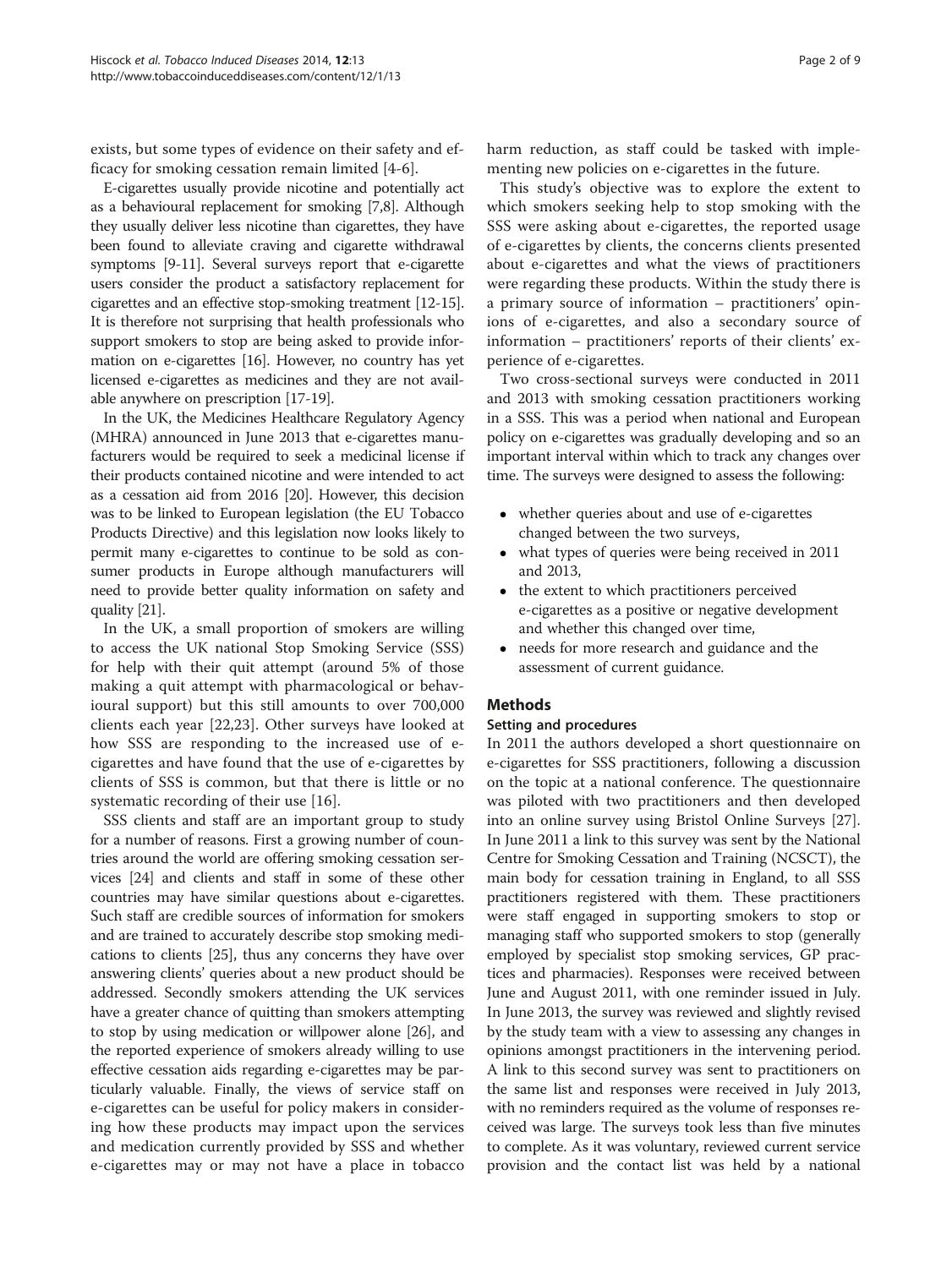training body, NHS ethics approval was not required. It was possible for practitioners to complete both surveys.

#### Measures

Four topics were covered by the two surveys: first, the extent of clients' queries about e-cigarettes and practitioners' estimates of prevalence of use among their clients (ever use and regular use) (see Table [1](#page-3-0) for response options); secondly the types of queries that practitioners received from clients. Respondents were asked what types of questions they had received about e-cigarettes and were provided with a list of twelve potential client queries: where to get them, how much they cost, whether they were legal, whether SSS provide them and why SSS don't provide them, whether they contained harmful additives, how safe they are for users or others around them, whether they were effective for stopping smoking or cutting down or avoiding smoking, how they function and any other problems with the product. In 2011 respondents were able to choose one of these queries and in 2013 respondents could choose as many queries as they liked. Thirdly the practitioners' own views on e-cigarettes were elicited through asking, using a five point Likert scale (see Table [1](#page-3-0) for response options), to indicate the extent they agreed that "E-cigarettes are a good thing". In addition respondents were able to leave free-text comments on e-cigarettes or their use by clients which provided a more nuanced response. Fourthly practitioners' needs for further guidance on e-cigarettes and their assessment of current available guidance in the UK on e-cigarettes were assessed. In the 2011 survey practitioners were asked if they wanted more information and guidance on e-cigarettes using a Likert scale (see Table [2](#page-4-0) for response options). In 2013 practitioners were asked whether they knew about the recent MHRA guidance that had been published just before the second survey and whether they thought it was useful using a variety of response scales (see Table [2](#page-4-0) for response options). These questions were derived specifically for this study.

#### Analysis

Stata [\[28\]](#page-8-0) was used to explore prevalence of use and queries and attitudes towards e-cigarettes. Chi square tests were used to compare differences between the 2011 and 2013 surveys. Responses to questions about information and guidance were dichotomised into 'yes' or 'no', 'true' or 'false' or 'strongly agree' and 'agree' compared with 'neutral', 'disagree' and 'strongly disagree'. Percentages for the dichotomies were calculated and tabulated.

For the analysis of query type, counts refer to the number of queries rather than the number of respondents: in 2011 each respondent could choose one of 12 query types and 506 respondents indicated a query type so there were 506 queries. In 2013 respondents could

choose as many of the 12 query types as they liked. A total of 3692 queries were indicated (on average 5 of the 12 query types were indicated by each practitioner). We could not directly compare between years because in 2011 respondents only indicated one query type whereas in 2013 respondents could indicate as many as required.

Comments were transposed verbatim and analysed separately. A coding frame was devised for the 2011 survey. As this is a new area codes were generated from the data. Initially each comment was categorised as belonging to one or more of three macro codes 'positive stance on e-cigarettes', 'negative stance on e-cigarettes' and 'information/guidance requirements'. The data in each of these macro codes were then divided into topics and, when required, subtopics. When the 2013 verbatim data became available comments were coded into the existing codes when possible and new codes and subcodes were added where necessary. The coding frame was initially developed by one author and then revised and developed by another author with input from a third author. The number of comments in each code were summed and converted to a proportion of the total comments from each survey (see Additional file [1](#page-7-0)).

# Results

In 2011, 587 out of 3075 practitioners registered with the NCSCT responded and in 2013 705 out of 20 024 registered practitioners responded. Note that the survey period was shorter in 2013 as the desired sample size was achieved more quickly. In 2011 85% were advisors, 8% were managers and 4% were commissioners and 4% were 'other' and in 2013 78% were advisors, 8% were managers and 2% were commissioners. In 2011, 174 practitioners entered comments and 263 did so in the 2013 survey.

# Prevalence of interest in and use of e-cigarettes among SSS clients

There was a significant increase in reported enquiries from clients. In 2011 about two thirds (64%) of respondents said more clients were asking about e-cigarettes, by 2013 this had risen to 91% ( $p < .001$ , Table [1\)](#page-3-0). The proportion of clients reported by respondents as ever having used an e-cigarette was also higher in the 2013 survey  $(p < .001)$ : in 2011 the majority  $(80%)$  said less than a quarter of their clients had reported ever using an e-cigarette, by 2013 this had dropped to 43% but the percentage reporting that a quarter to a half of clients had ever used e-cigarettes rose from 8% in 2011 to 40% in 2013. Reports of regular use of e-cigarettes also significantly increased: in 2011, 2% of respondents reported a 'quarter to a half' of their clients saying that they were regularly using e-cigarettes, by 2013 this had increased to 24% ( $p < .001$ ).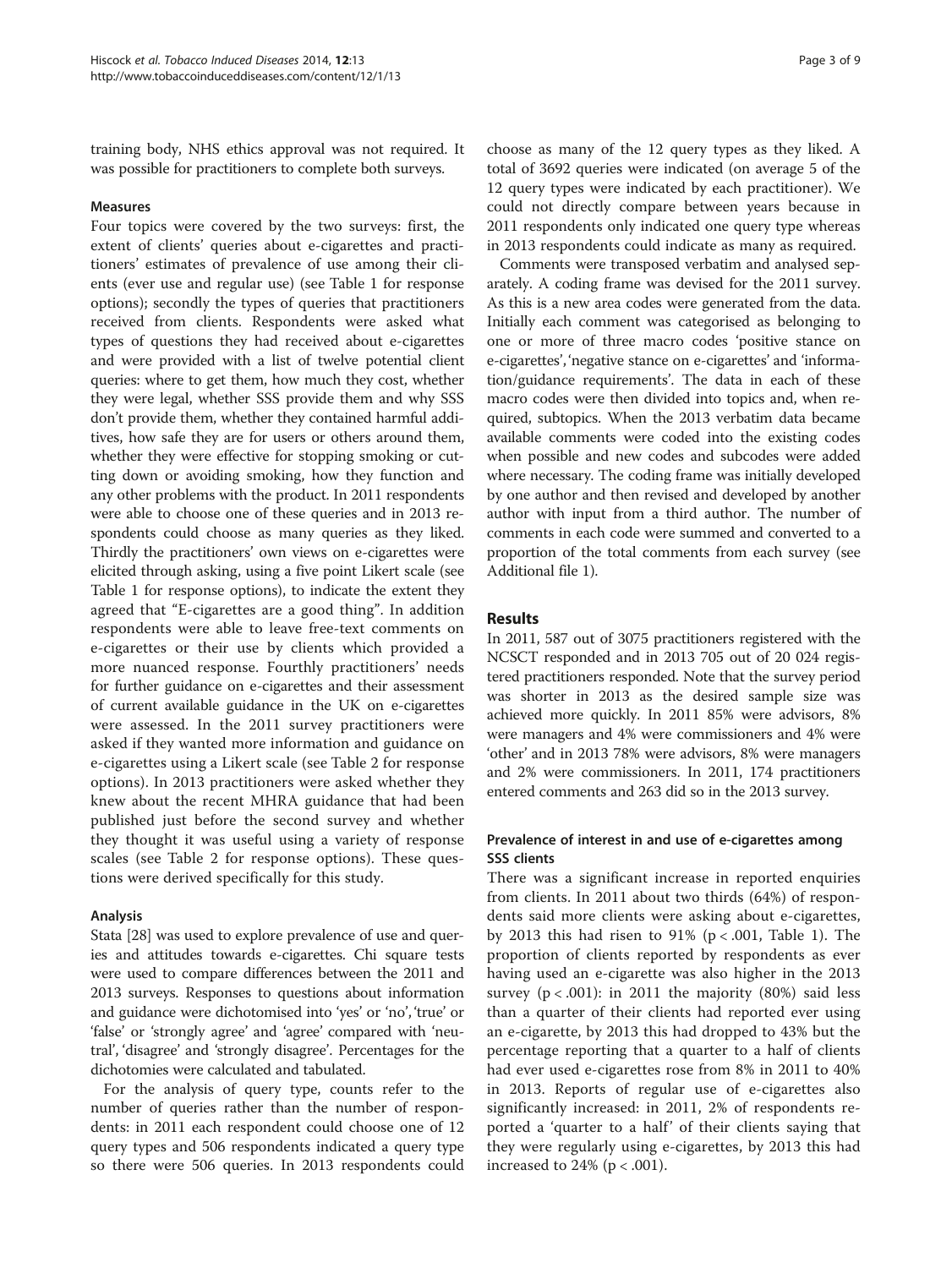# <span id="page-3-0"></span>Table 1 Queries about, use of and opinions on e-cigarettes among clients as reported by SSS practitioners

|                                                        | 2011 survey    |          | 2013 survey |          |          |
|--------------------------------------------------------|----------------|----------|-------------|----------|----------|
|                                                        | N              | %        | N           | %        | р        |
| Clients asking about e-cigscompared to<br>one year ago |                |          |             |          | P < .001 |
| More clients asking                                    | 338            | 64.3     | 607         | 90.7     |          |
| Same proportion                                        | 129            | 24.5     | 48          | 7.2      |          |
| Fewer clients asking                                   | 59             | 11.2     | 14          | 2.1      |          |
| Total                                                  | 526            | 100.0    | 669         | 100.0    |          |
| % clients ever used e-cigs                             |                |          |             |          | P < .001 |
| None                                                   | 50             | 9.9      | 13          | 2.0      |          |
| Less than a quarter                                    | 404            | 79.8     | 283         | 43.2     |          |
| Quarter to a half                                      | 38             | 7.5      | 262         | 40.0     |          |
| Half to three quarters                                 | 6              | 1.2      | 80          | 12.2     |          |
| More than three quarters                               | 8              | 1.6      | 17          | 2.6      |          |
| Total                                                  | 506            | 100.0    | 655         | 100.0    |          |
| % clients regularly using e-cigs                       |                |          |             |          | P < .001 |
| None                                                   | 90             | 18.6     | 25          | 3.8      |          |
| Less than a quarter                                    | 382            | 79.1     | 445         | 67.8     |          |
| Quarter to a half                                      | 11             | 2.3      | 154         | 23.5     |          |
| Half to three quarters                                 | 0              | 0.0      | 23          | 3.5      |          |
| More than three quarters                               | 0              | $0.0\,$  | 9           | 1.4      |          |
| Total <sup>1</sup>                                     | 483            | 100.0    | 656         | 100.0    |          |
| Clients queries about e-cigs                           |                | P < .001 |             | P < .001 |          |
| Where to get them?                                     | 249            | 49.2     | 227         | 6.1      |          |
| Do SSS provide them?                                   | 4              | 0.8      | 569         | 15.4     |          |
| Why don't SSS provide?                                 | 36             | 7.1      | 434         | 11.8     |          |
| How much do they cost?                                 | 3              | 0.6      | 188         | 5.1      |          |
| Are they legal?                                        | 0              | 0.0      | 138         | 3.7      |          |
| Contain harmful additives?                             | 63             | 12.5     | 356         | 9.6      |          |
| Safe for users?                                        | 67             | 13.2     | 436         | 11.8     |          |
| Safe for OTHERS around?                                | $\overline{2}$ | 0.4      | 122         | 3.3      |          |
| Effective for stopping?                                | 68             | 13.4     | 514         | 13.9     |          |
| Effective for cutting down?                            | $\overline{2}$ | $0.4\,$  | 341         | $9.2\,$  |          |
| Problems with products?                                | 1              | $0.2\,$  | 100         | 2.7      |          |
| How they work?                                         | 11             | 2.2      | 267         | $7.2\,$  |          |
| Total queries <sup>1</sup>                             | 506            | 100.0    | 3692        | 100.0    |          |
| 'E-cigs are a good thing'                              |                |          |             |          | P < .001 |
| strongly agree                                         | 27             | 4.6      | 47          | 6.7      |          |
| agree                                                  | 60             | 10.2     | 135         | 19.2     |          |
| unsure                                                 | 282            | 48.0     | 293         | 41.6     |          |
| disagree                                               | 123            | 21.0     | 94          | 13.3     |          |
| strongly disagree                                      | 95             | 16.2     | 106         | 15.0     |          |
| Total                                                  | 587            | 100.0    | 675         | 100.0    |          |

<sup>1</sup>Totals for clients' queries analysis refer to number of queries.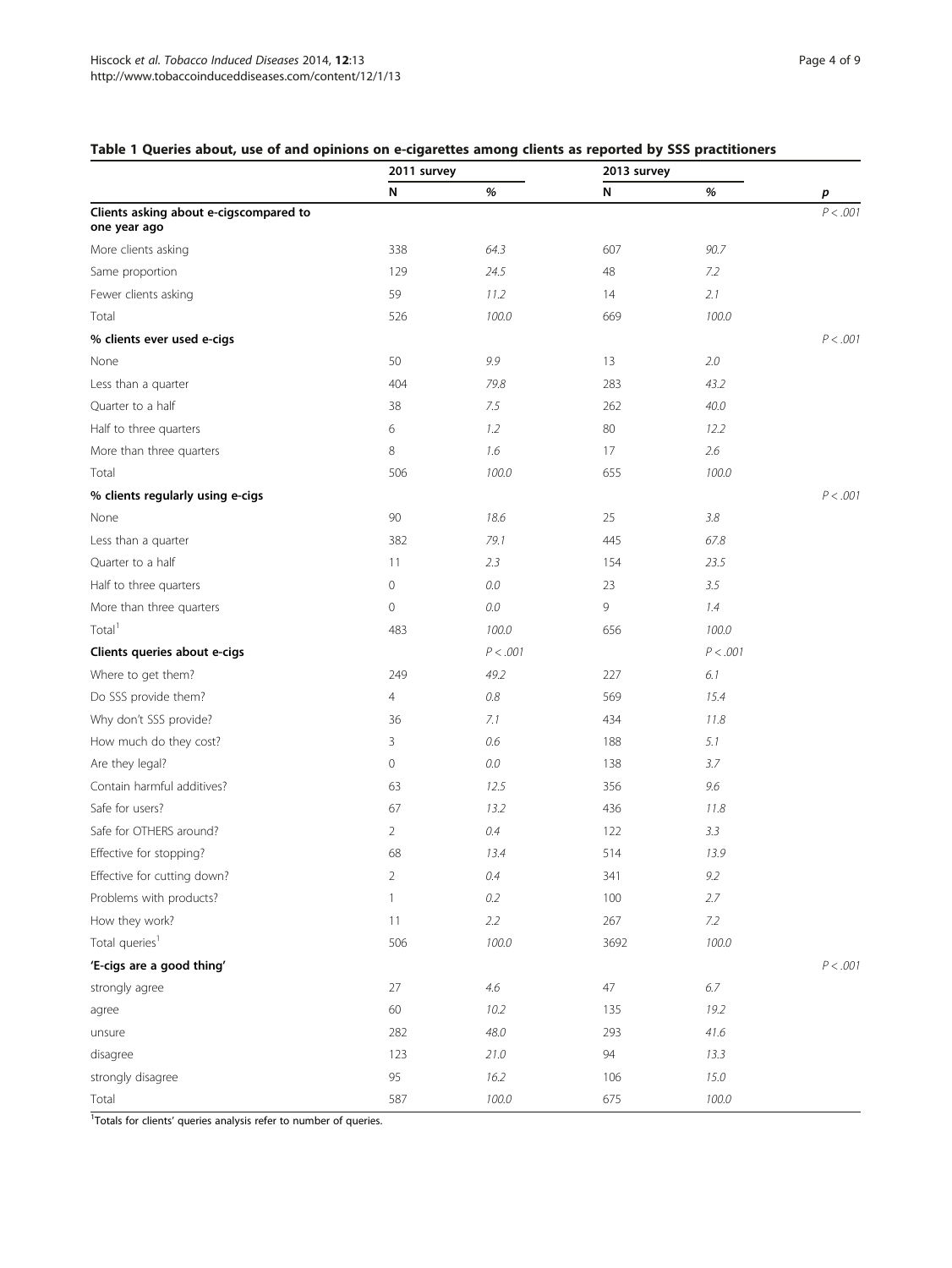|                                              | % 2011 survey<br>comments | % 2013 survey<br>comments | Change |                                                                                                                                                                                                                                                                                                                                                                                                  |
|----------------------------------------------|---------------------------|---------------------------|--------|--------------------------------------------------------------------------------------------------------------------------------------------------------------------------------------------------------------------------------------------------------------------------------------------------------------------------------------------------------------------------------------------------|
| Positive comments                            | 38                        | 40                        | $+2$   |                                                                                                                                                                                                                                                                                                                                                                                                  |
| Popular                                      | 8                         | 10                        | $+2$   | "it is very popular. It's no good ignoring itit's here to stay"                                                                                                                                                                                                                                                                                                                                  |
| Help with quitting                           | 9                         | 12                        | $+3$   | "the majority found them successful in helping them to quit"                                                                                                                                                                                                                                                                                                                                     |
| Reduce harm                                  | 9                         | 13                        | $+3$   | "A good, harmless e.cig has to be better than smoking"                                                                                                                                                                                                                                                                                                                                           |
| Very like cigs- cf NRT                       | 12                        | 6                         | $-6$   | "All of my clients found e cigarettes a lot better than using<br>inhalators. They felt it was more like smoking"                                                                                                                                                                                                                                                                                 |
| Negative comments                            | 49                        | 69                        | $+20$  |                                                                                                                                                                                                                                                                                                                                                                                                  |
| Do not help quitting                         | 20                        | 12                        | $-8$   | "Anything that still looks and feels like a cigarette is not<br>adequately breaking of the old habits"                                                                                                                                                                                                                                                                                           |
| Operational issues                           | 10                        | 6                         | $-4$   | "Several clients have relapsed when they ran out of refills for<br>device or could not wait for it to charge"                                                                                                                                                                                                                                                                                    |
| Safety (inc dependence)                      | 11                        | 24                        | $+13$  | "like giving Heroin addicts Methadone" "they seem to be as<br>addictive (if not more) than cigarettes"                                                                                                                                                                                                                                                                                           |
| Undermines other tobacco<br>control measures | 9                         | 27                        | $+19$  | Prevention: "Children and young people see the device as<br>fun"                                                                                                                                                                                                                                                                                                                                 |
|                                              |                           |                           |        | Marketing bans: "they are put in packs like cigarettes and<br>allowed to place advertisements"                                                                                                                                                                                                                                                                                                   |
|                                              |                           |                           |        | Pharmacotherapy: "A clientquit for 6 weeks using the<br>inhalator He purchased an e-cig and found that he<br>could get the "hit" that cigarettes used to give him. This lead<br>to increased strong cravings and he eventually returned to<br>smoking. If he had continued with the slow, gentle levels of<br>nicotine from the inhalator I feel he would have been more<br>likely to stay quit" |
|                                              |                           |                           |        | SSS: "They are reducing the numbers accessing the<br>evidence based smoking cessation services"                                                                                                                                                                                                                                                                                                  |
|                                              |                           |                           |        | Smokefree: "I feel it undermines the denormalisation of<br>smoking and confuses the SF policies I write"                                                                                                                                                                                                                                                                                         |
| Research/guidance needs                      | 51                        | 55                        | $+4$   |                                                                                                                                                                                                                                                                                                                                                                                                  |
| Need more info/guidelines                    | 28                        | 24                        | $-5$   | "My organisation refuses to rule or take a stance on them so<br>advisors are left in a limbo"                                                                                                                                                                                                                                                                                                    |
| Companies involved                           | 21                        | 14                        | $-7$   | "I feel young people will become addicted to nicotine by<br>using them and big tobacco is quids in!!"                                                                                                                                                                                                                                                                                            |
| Probs with current guidelines                | 1                         | 9                         | $+9$   | "How can the MHRA state that no e-cigs tested by them<br>would be licensed yet make no move to restrict their sale for<br>3 years?"                                                                                                                                                                                                                                                              |
| Integration with SSS                         | $\mathbf{1}$              | 8                         | $+7$   | Pro: "I feel that any 'safer' alternative to smoking should be<br>available to clients through NHS services"                                                                                                                                                                                                                                                                                     |
|                                              |                           |                           |        | Anti:                                                                                                                                                                                                                                                                                                                                                                                            |
|                                              |                           |                           |        | "We are a Stop Smoking Service, and we have to remember<br>that is the aim, to help people stop smoking"                                                                                                                                                                                                                                                                                         |
|                                              |                           |                           |        | "The ability to deliver the harm reduction [NICE] quidance on<br>tight tobacco control budgets is a concern"                                                                                                                                                                                                                                                                                     |

# <span id="page-4-0"></span>Table 2 Summary of comments from SSS practitioners in 2011 (n = 174 comments) and 2013 (n = 263 comments)

Note that comments could include positive, negative and research/guidance needs statements so percentages do not sum to 100.

## The nature of clients' queries

In 2011 nearly half of queries mentioned concerned 'where to get them' (49%). The most common questions in 2013 (representing more than 10% of answers) were 'do SSS provide them' (15%), 'why don't SSS provide them' (12%), 'are they safe for users' (12%) and 'are they effective for stopping smoking' (14%).

# Positive and negative views of e-cigarettes among practitioners

Practitioner opinion on whether e-cigarettes were 'a good thing' shifted significantly within the two years ( $p < .001$ ). Despite around half still saying they were unsure about these products (48% in 2011 and 42% in 2013), there was more support for the view that e-cigarettes were a good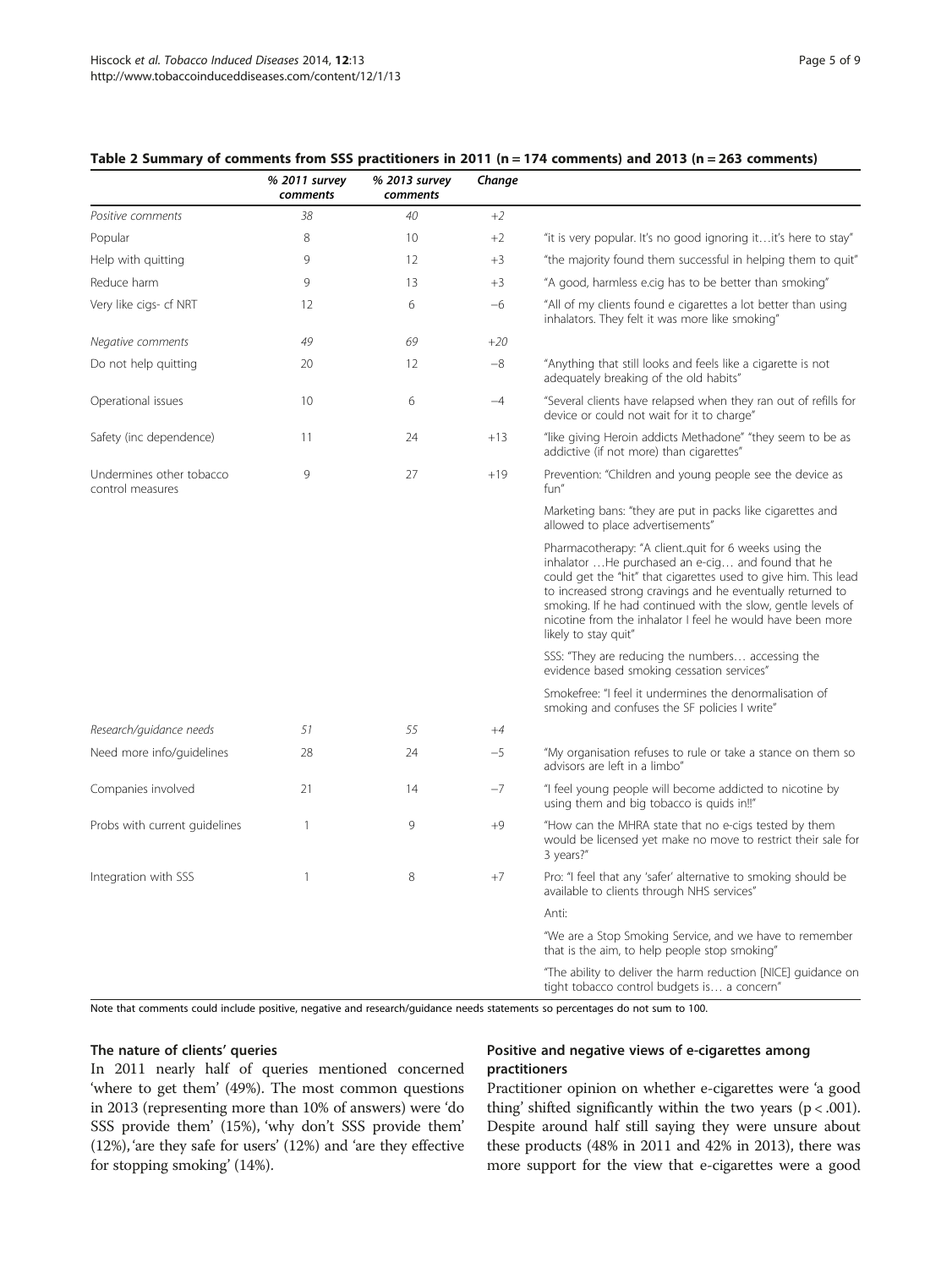thing (15% agreed (or strongly agreed) in 2011 rising to 26% in 2013, coupled with a 9% drop in those who disagreed (from 21% to 13%) between 2011 and 2013.

Many of the comments also addressed whether responding practitioners had a positive or negative opinion of ecigarettes (Table [2\)](#page-4-0). Analysis of positive comments (such as their popularity, success in helping with smoking cessation and harm reduction) indicated little change between 2011 and 2013. A 2011 comment stated "they are very good aid to quit smoking" and a 2013 comment stated "I think that e-cig are very good news". However, a larger proportion of the comments in the later survey indicated that respondents had growing concerns about the safety of e-cigarettes, particularly about clients becoming dependent on the products (11% in 2011 compared with 24% in 2013). For example one of the seven 2011 comments mentioning dependence was:

"I recently saw a patient who had become addicted to the 'e-cigarette'. He was using approximately 55 mg of Nicotine per day and was unable to leave the house without a supply… I sincerely hope that this is not the tip of the iceberg".

In 2013 one of the 41 comments that mentioned dependence was:

"over the last few month[s] more clients are coming to the stop smoking clinics saying they have tried e-cigarettes but they still wanted to smoke as soon as they didn['] t use them".

Thus dependence appeared, to respondents, to be an emerging issue with e-cigarettes.

Another concern was the possibility that e-cigarettes might undermine other tobacco control measures (9% in 2011 compared with 27% in 2013). For example, respondents expressed concern that fewer smokers were using stop smoking services or other evidence-based smoking treatment options in favour of using e-cigarettes. One practitioner suggested: "A lot of people are now avoiding accessing services as we do not supply e cigarettes." Some were worried that e-cigarette advertising could contribute to 're-normalising' smoking or undermine the enforcement of smokefree legislation for example one practitioner commented "[Local] schools… have had disruptions in exam and classroom enviro[n]ments as young people are.. showing tutors the packets where it states 'safe to use'". Guidelines are needed to enable the SSS to provide advice to such institutions used by young people.

# Respondents' views of available guidance and information on e-cigarettes

Over 90% of respondents agreed that more research and information were needed in 2011 (Table [3\)](#page-6-0). In 2013,

nearly 90% had heard about the decision in the UK by the MHRA to pursue regulation of e-cigarettes as medicines from 2016 and 80% agreed (or strongly agreed) that this was a positive step. The majority were also aware of the limitations of the MHRA's decision with less than a fifth believing that the decision enabled all e-cigarettes to be licensed and only 16% agreeing that new novel devices will be denied to smokers. There was also confusion about the implications of the MHRAs move for e-cigarette marketing with the respondents equally divided over whether or not marketing to children would be prohibited. Only 7% agreed with tobacco companies selling e-cigarettes implying that most responding practitioners would welcome further regulation in this direction.

Despite the MHRA announcement and accompanying published research from a range of countries on ecigarette products in 2013, there were a similar proportion of open-ended comments in both surveys requesting more research and clearer information for health professionals in terms of what they could say to their clients about these products (51% in 2011 and 55% in 2013) (Table [2\)](#page-4-0). One advisor in 2013 voiced these concerns: "[we appear] impotent to the issue…: unable to recommend the products or not" In the 2013 survey there were also questions about how best to support smokers who were trying to stop while using e-cigarettes alongside licensed medicines such as Nicotine Replacement Therapy (NRT) and concerns about the delay in licensing any e-cigarettes (for example: "a safe licensed e-cigarette that stop smoking services can recommend/prescribe is definitely needed in the near future") so that they could be prescribed to smokers trying to quit.

# **Discussion**

To our knowledge this is the first published paper to report on repeat surveys of smoking cessation practitioners and their clients' reported use of, and concerns about, ecigarettes. The findings highlight significant change in the extent to which adults seeking help to stop smoking in the UK are asking about e-cigarettes: 91% of responding practitioners in 2013 had experienced an increase in queries from smokers. The proportion of respondents who had no clients regularly using e-cigs fell from 19% to 4%. This reflects the increasing number of people using e-cigarettes in the UK in this period, which has also been reported elsewhere [\[2](#page-8-0)].

Questions were also included about e-cigarettes in the NCSCT SSS Practitioner Survey carried out between 4th December 2012 and 4th January 2013 ( $N = 1284$ ) [\[16](#page-8-0)]. Identical questions were used to assess ever use and regular use. The modal category for ever use was 'less than a quarter' encompassing 52% of responses. In the 2011 survey reported here, this category included 80% of responses and in July 2013 this category included 43% of responses.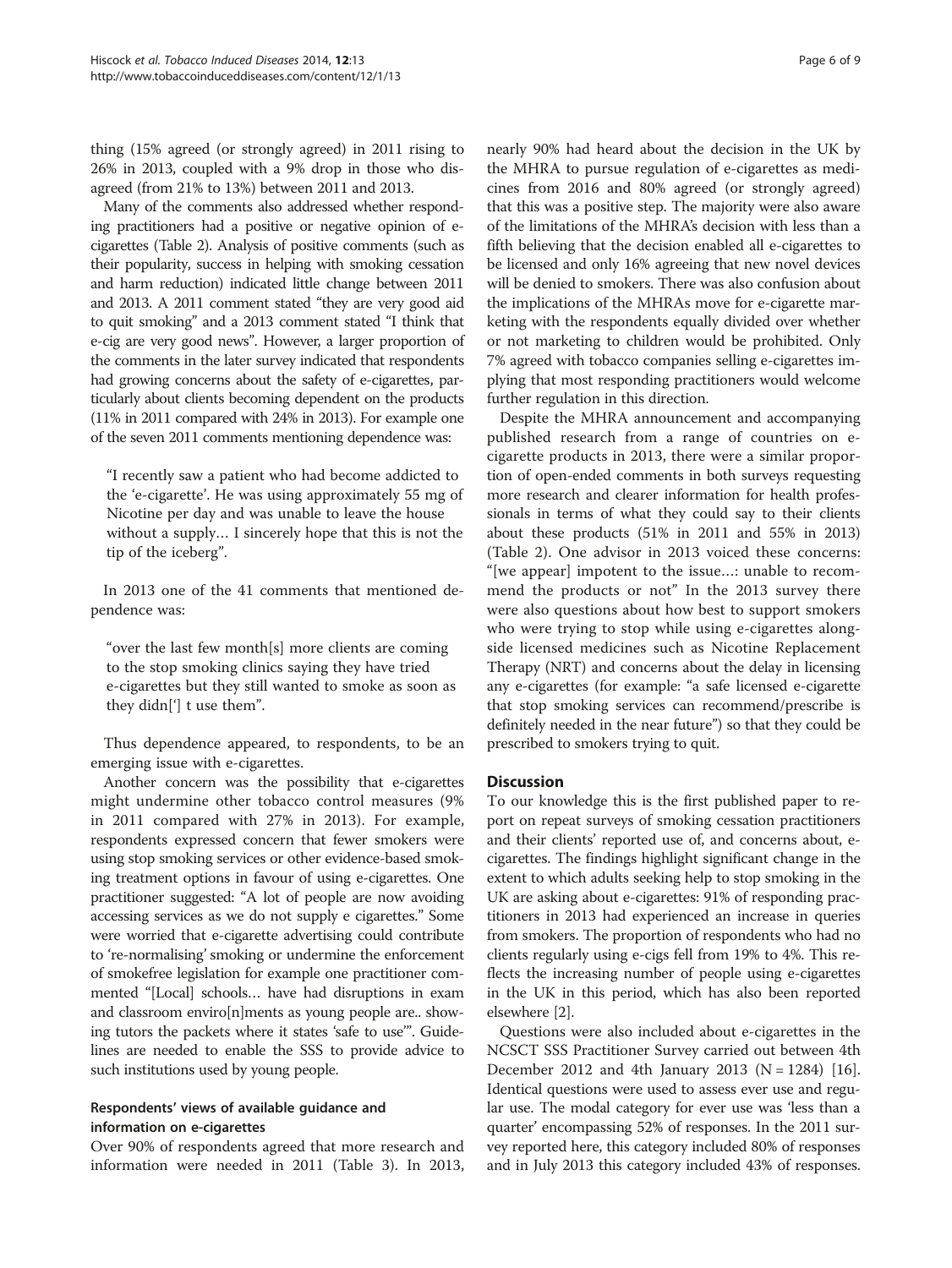<span id="page-6-0"></span>

|                                                                                                                                                                              | $\%$ |
|------------------------------------------------------------------------------------------------------------------------------------------------------------------------------|------|
| 2011                                                                                                                                                                         |      |
| Need more information (strongly agree/agree* vs neutral, disagree, strongly disagree)                                                                                        | 90.2 |
| Need more research (strongly agree/agree vs neutral, disagree, strongly disagree)                                                                                            | 91.0 |
| 2013                                                                                                                                                                         |      |
| Do you know about the MHRA announcement about regulating e-cigarettes? (yes vs no)**                                                                                         | 86.6 |
| The MHRA decision to regulate e-cigarettes is a positive step for public health (strongly agree/agree vs neutral, disagree, strongly disagree)                               | 81.3 |
| The MHRA decision means that all e-cigarettes are now licensed by the MHRA (true vs false)**                                                                                 | 18.7 |
| The MHRA decision to regulate e-cigarettes will deny smokers access to new novel nicotine devices (strongly agree/agree vs neutral,<br>disagree, strongly disagree)          | 16.3 |
| MHRA requlation of e-cigarettes will prohibit marketing to children (true vs false)**                                                                                        | 51.4 |
| How do you feel about companies that are subsidiaries of tobacco companies bringing medications to market? (strongly agree/agree vs<br>neutral, disagree, strongly disagree) | 6.7  |
| parcentage of practitioners whose apswer was in the italicised categories are tabulated                                                                                      |      |

\*Percentages of practitioners whose answer was in the italicised categories are tabulated.

\*\*Only includes responses from English practitioners (n = 619) where MHRA guidance applies directly.

Fifteen percent of respondents in the NCSCT Practitioner Survey reported that 'a quarter to half of clients' were regularly using e-cigarettes. In the 2011 and July 2013 surveys reported here the percentages were 2% and 23.5% respectively. Thus the NCSCT Practitioner Survey results were intermediate to the results of the two surveys reported here but slightly closer to the July 2013 survey, as expected. Results are expected to be close as the sampling frames were similar for both studies. However 21% of NCSCT Practitioner Survey respondents reported that they had no clients who regularly used e-cigarettes which is higher than both surveys reported here. This may reflect that the surveys reported here were only focused on e-cigarettes and so may have attracted more responses from practitioners whose clients were using e-cigarettes.

Currently most smoking cessation practitioners do not recommend e-cigarettes as cessation aids, because they are not licensed as medicines and therefore health service staff are not able to provide them [[16](#page-8-0)]. Practitioners, however, do report clients using e-cigarettes for quitting and harm reduction [\[16\]](#page-8-0). In this current study the proportion holding positive views was higher in the second survey, perhaps reflecting the growing acceptance or visibility of e-cigarettes in UK society. Over a tenth of respondents who commented made supportive statements suggesting that they believed that e-cigarettes helped clients with cessation or harm reduction in terms of cutting down their smoking. In another study it was found that, despite only recruiting smokers who wanted to use e-cigarettes for harm reduction not cessation, 9% had quit by 52 weeks [[29](#page-8-0)]; so there is some evidence that harm reduction with e-cigarettes may lead to abstinence from smoking. Respondents recommended that, in their view, further research and guidance are needed in order to enable practitioners to advise smokers about any risks, and

about e-cigarettes' potential role as an alternative to smoking. There was considerable uncertainty about existing current guidance in the UK and its implications.

Most responding practitioners were not positive about e-cigarettes in either survey; in particular they were perceived as promoting the continuation of smoking and challenging smoke free legislation. Marketing and advertising of combustible cigarettes has largely been banned and respondents raised concerns about the marketing of a product that resembled combustible cigarettes, although this was perhaps a reflection more of issues raised by the wider tobacco control community [\[30,31](#page-8-0)] rather than responding practitioners' experiences with clients. There were, however, particular concerns raised in the comments about responding practitioners' observations of the impact of e-cigarettes on young people. Some studies suggest that there is the potential for children to confuse ecigarettes with combustible cigarettes [[32](#page-8-0)], that e-cigarette use is growing fast [\[33](#page-8-0)] and that e-cigarette use is apparent among some young people who do not smoke combustible cigarettes [\[34\]](#page-8-0). Whether using e-cigarettes can become a gateway to using combustible cigarettes has not been established. More research on this is urgently required and the new UK legislation banning sales of e-cigarettes to children under the 18, announced in January 2014 [\[35](#page-8-0)] is likely to be welcomed.

There were also growing numbers of reports of SSS clients who had become dependent on e-cigarettes. Elsewhere [[36\]](#page-8-0) it has been found that 89% of e-cigarette users continued to use e-cigarettes one year after they were first monitored. A recently published study has found that it is possible for e-cigarette users to get as much nicotine from e-cigarettes as from combustible cigarettes [\[37\]](#page-8-0) which heightens the likelihood of dependence occurring. However this also heightens the chances of e-cigarettes being effective for cessation. Furthermore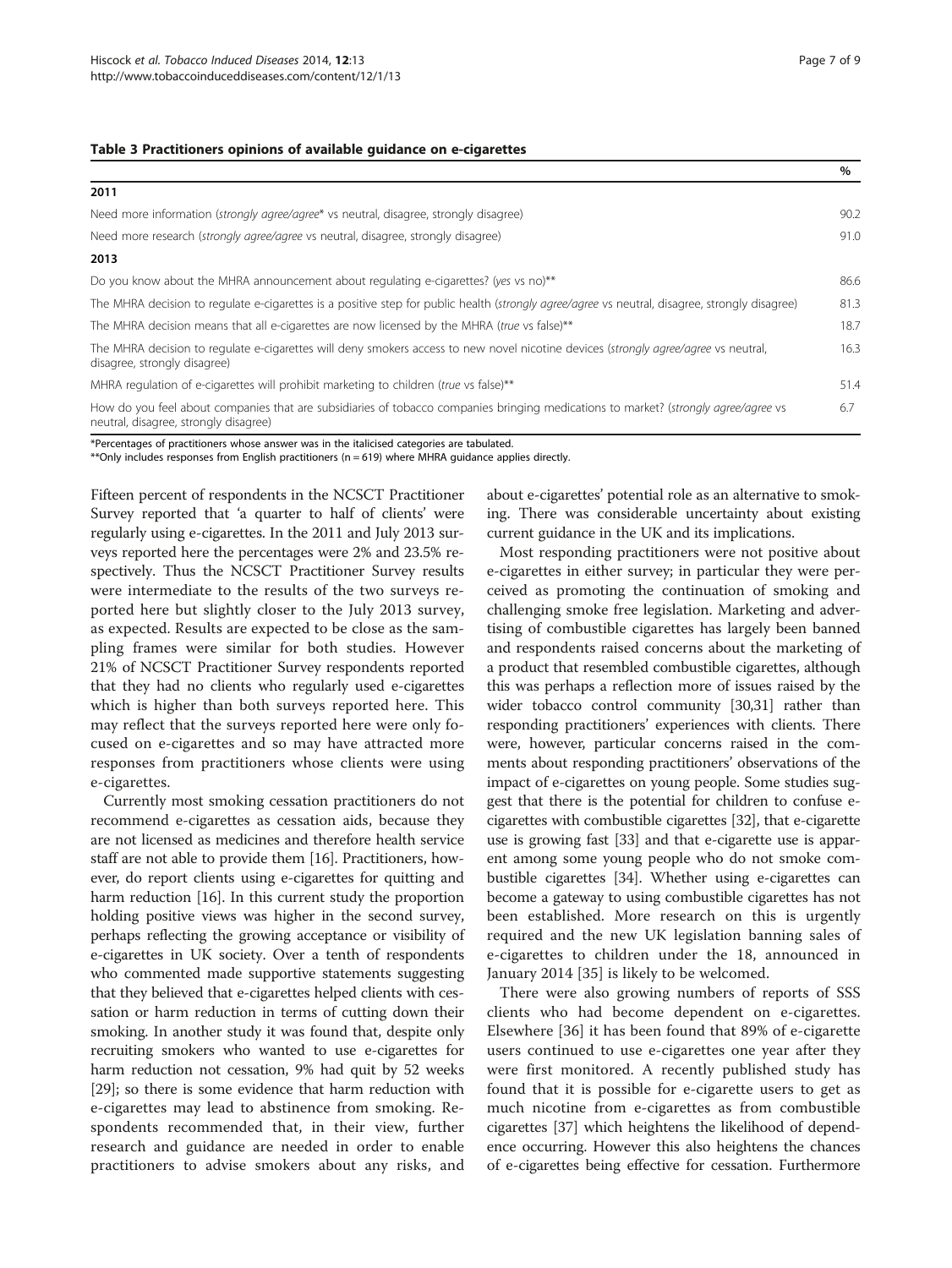<span id="page-7-0"></span>nicotine in regulated nicotine products is not a harmful substance [[38](#page-8-0)] although varying levels of nicotine in unregulated e-cigarettes may have consequences [[8](#page-8-0)] and the effects of inhaling e-cigarette vapour in indoor air, particularly over a sustained period, are not yet fully understood [[39,40](#page-8-0)].

Responding practitioners had concerns that potential quitters were bypassing licensed cessation quitting aids in favour of e-cigarettes. Nevertheless the survey suggest that smokers using e-cigarettes still approached the SSS suggesting such clients believed they required more than just e-cigarettes to achieve success in their quit attempt. In 2012/13 the number of clients accessing the SSS fell slightly for the first time in a number of years, but the proportion who successfully quit rose [\[23](#page-8-0)]. It is not possible to ascertain whether e-cigarettes were responsible for either of these changes. International data is also unclear on whether e-cigarettes do provide a clear cessation advantage, although research in this area is growing rapidly [[6,41,42\]](#page-8-0).

# Limitations

Our conclusions are limited by the small sample size and the need to rely on practitioners' recall of clients' stated experiences which adds layers of removal from actual events. It was not possible to know how much practitioners' opinions were shaped by what they had heard through the media or tobacco control networks or whether what they reported was limited to their direct experience of working with clients. Furthermore, clients' descriptions of their usage of e-cigarettes may have variations in accuracy. There are also statistical limitations: the chi square tests were conducted as if the two samples were independent - however it is likely that some respondents completed both surveys.

New questions were developed for these surveys and some issues arose with a couple of these. In 2011 clients were only able to indicate one query type they had received from clients whereas in 2013 they could indicate as many as applied. This meant that we could not statistically compare the queries from two surveys. The question "Are ecigarettes a 'good thing?'" has ambiguities as practitioners could be comparing e-cigarettes to combustible cigarettes or to not smoking at all. The complexities of this issue become apparent when inspecting the verbatim comments.

It is not possible to calculate the response rate because the total number of practitioners in the UK is unknown [[16\]](#page-8-0). However commissioners in England now tend to make registration with NCSCT mandatory so it is likely that the NCSCT by 2013 had registered all English practitioners.

Given the higher reported client use of e-cigarettes by practitioners in the sample compared with practitioners generally [[16\]](#page-8-0), it is likely that the results are affected by

some response bias. Thus readers should be wary of generalising the results reported here to all practitioners.

In addition, this dataset was not sufficient to be able to understand the implications of the MHRA decision in the UK - to do so it would be necessary to have time series data and to take into account other changes in marketing and smoking prevalence. Findings from the UK may not necessarily be applicable to other countries particularly where e-cigarette sales are more restricted.

# Conclusions

The surveys suggest that there is substantial interest in using e-cigarettes to support quit attempts among smokers seeking help from smoking cessation services and that this interest is growing. The results also indicate that these smokers are asking cessation practitioners a range of important questions about these products. The quantitative data and comments at both time points however, showed lack of consensus among practitioners on whether ecigarettes are a positive or negative development and thus views of whether e-cigarettes have an important place in tobacco control and their impact on cessation services were inconsistent. Despite the MHRA announcement, practitioners in 2013 continued to ask for more research and information so that effective guidance for smoking treatment service clients and their staff can be put in place. Randomized controlled trials and ongoing surveillance of e-cigarette use and its consequences for smoking cessation rates and smoking treatment services are required.

# Additional file

[Additional file 1:](http://www.biomedcentral.com/content/supplementary/1617-9625-12-13-S1.xlsx) Coding frame for verbatim data. This Microsoft Excel file contains codes and subcodes and number of times each code arose in the first and second survey verbatim comments and what percentage of comments from each survey contained each code.

#### Abbreviations

EU: European union; MHRA: Medicines healthcare regulatory agency; NCSCT: UK national centre for smoking cessation and training; NHS: UK national health service; NRT: Nicotine replacement therapy; SSS: UK NHS Stop Smoking Services; UK: United Kingdom of Great Britain and Northern Ireland; US: United States of America.

#### Competing interests

Maciej L. Goniewicz has received research funding from Pfizer, a manufacturer of stop smoking medication.

Andy McEwen receives a personal income from Cancer Research UK via University College London. He has received travel funding, honorariums and consultancy payments from manufacturers of smoking cessation products (Pfizer Ltd, Novartis UK and GSK Consumer Health care Ltd). He also receives payment for providing training to smoking cessation specialists, receives royalties from books on smoking cessation and has a share in a patent of a nicotine delivery device.

#### Authors' contributions

RH was involved in the quantitative analysis, undertook the majority of the verbatim data analysis and contributed substantively to the drafting of the article. MLG, AMc, LB, DA, and MD conceived of the study and participated in the design of the study and survey items. MLG wrote the first draft of the